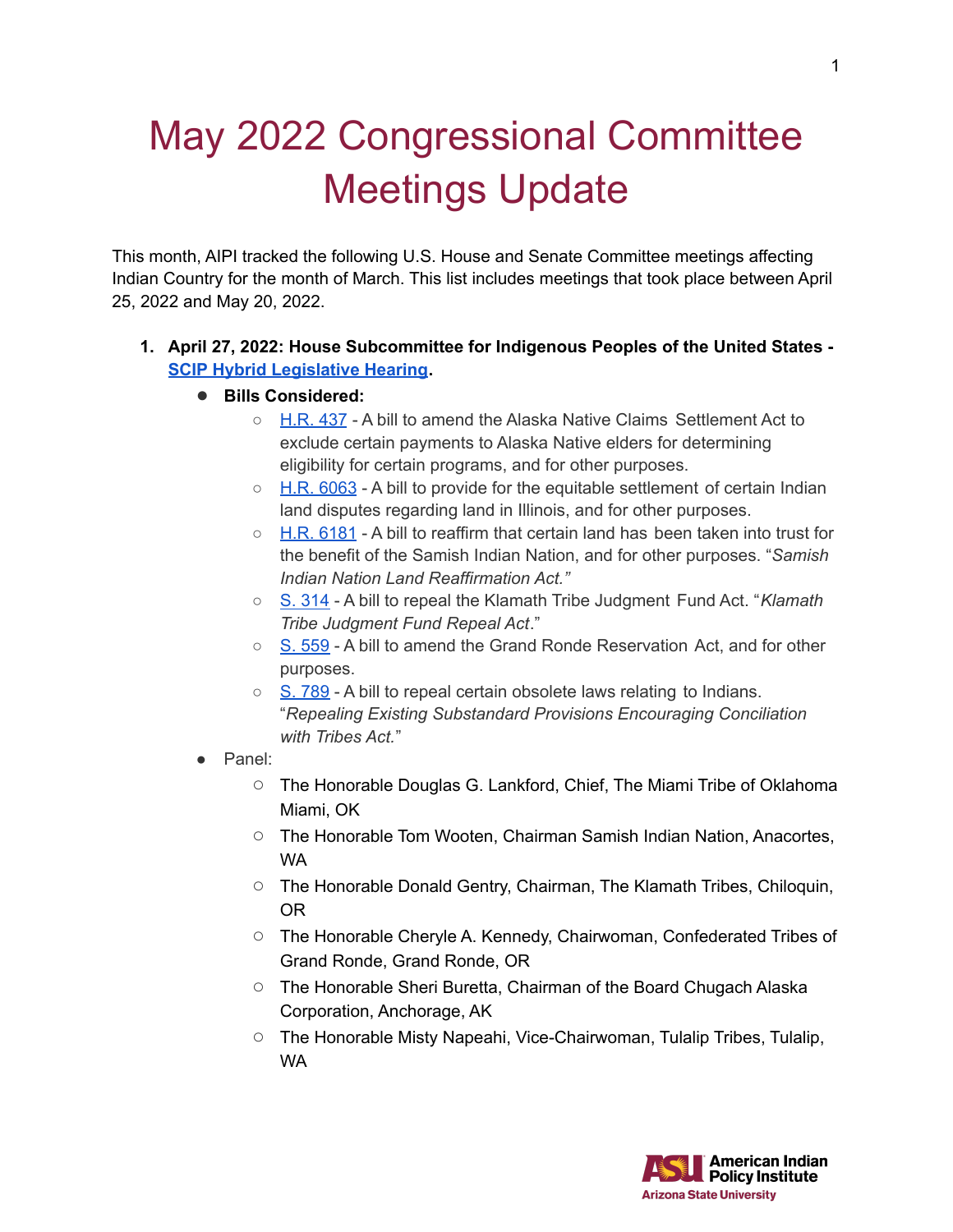- The Honorable Tamara St. John, South Dakota State Representative, 1st District, Sisseton, SD
- **2. April 28, 2022: House Subcommittee on Oversight and Investigations - [Hybrid](https://naturalresources.house.gov/hearings/hybrid-oandi-oversight-hearing_april-28-2022) O&I [Oversight](https://naturalresources.house.gov/hearings/hybrid-oandi-oversight-hearing_april-28-2022) Hearing.**
	- Panel 1:
		- Ms. Anne Kinsinger, Associate Director for Ecosystems, U.S. Geological **Survey**
	- Panel 2:
		- Dr. Colin Carlson, Assistant Research Professor Center for Global Health Science and Security, Georgetown University Medical Center
		- Dr. David Stallknecht, Director, Southeastern Cooperative Wildlife Disease Study, Professor in Wildlife Health, College of Veterinary Medicine, University of Georgia
		- Ms. Catherine Semcer, Research Fellow, Property and Environment Research Center
		- Dr. Julie Thorstenson, Executive Director, Native American Fish and Wildlife Society

## **3. April 29, 2022: Senate Committee on Agriculture, Nutrition and Forestry - [Growing](https://www.agriculture.senate.gov/hearings/growing-jobs-and-economic-opportunity-2023-farm-bill-perspectives-from-michigan) Jobs and Economic Opportunity: 2023 Farm Bill [Perspectives](https://www.agriculture.senate.gov/hearings/growing-jobs-and-economic-opportunity-2023-farm-bill-perspectives-from-michigan) from Michigan.**

- Panel 1:
	- Ms. Rosie Florian, Food Hub Manager, Kalamazoo Valley Community College, Kalamazoo, MI
	- Ms. Juliette King McAvoy, Vice President of Sales & Marketing, King Orchards, Central Lake, MI
	- Mrs. Ashley Kennedy, Owner, Sheridan Dairy, Bad Axe, MI
	- Mr. Jake Isley, Owner, Stewardship Farms, Blissfield, MI
	- Mr. Glen Chown, Executive Director, Grand Traverse Regional Land Conservancy, Traverse City, MI
	- Dr. Phil Knight, Executive Director, Food Bank Council of Michigan, Lansing, MI
	- Mr. Tom Vear, Owner & Operator, Donckers and the Delft Bistro, Marquette, MI
	- Mr. Stephen Ewald, Owner & Operator, Ewald Farms, Unionville, MI
- Panel 2:
	- Mr. Brian Bates, Owner, Bear Creek Organic Farm, Petoskey, MI
	- Ms. Marisa Jacobs Sr., Associate Grower, Square Roots, Inc., Wyoming, MI
	- Mrs. Karianne Martus, Manager, Flint Farmers' Market, Flint, MI
	- Dr. Joseph Sullivan Director of Pullet Operations Herbruck's Poultry Ranch, Inc. Saranac, MI
	- Mr. Alexander Ball, Owner, Old City Acres, Belleville, MI



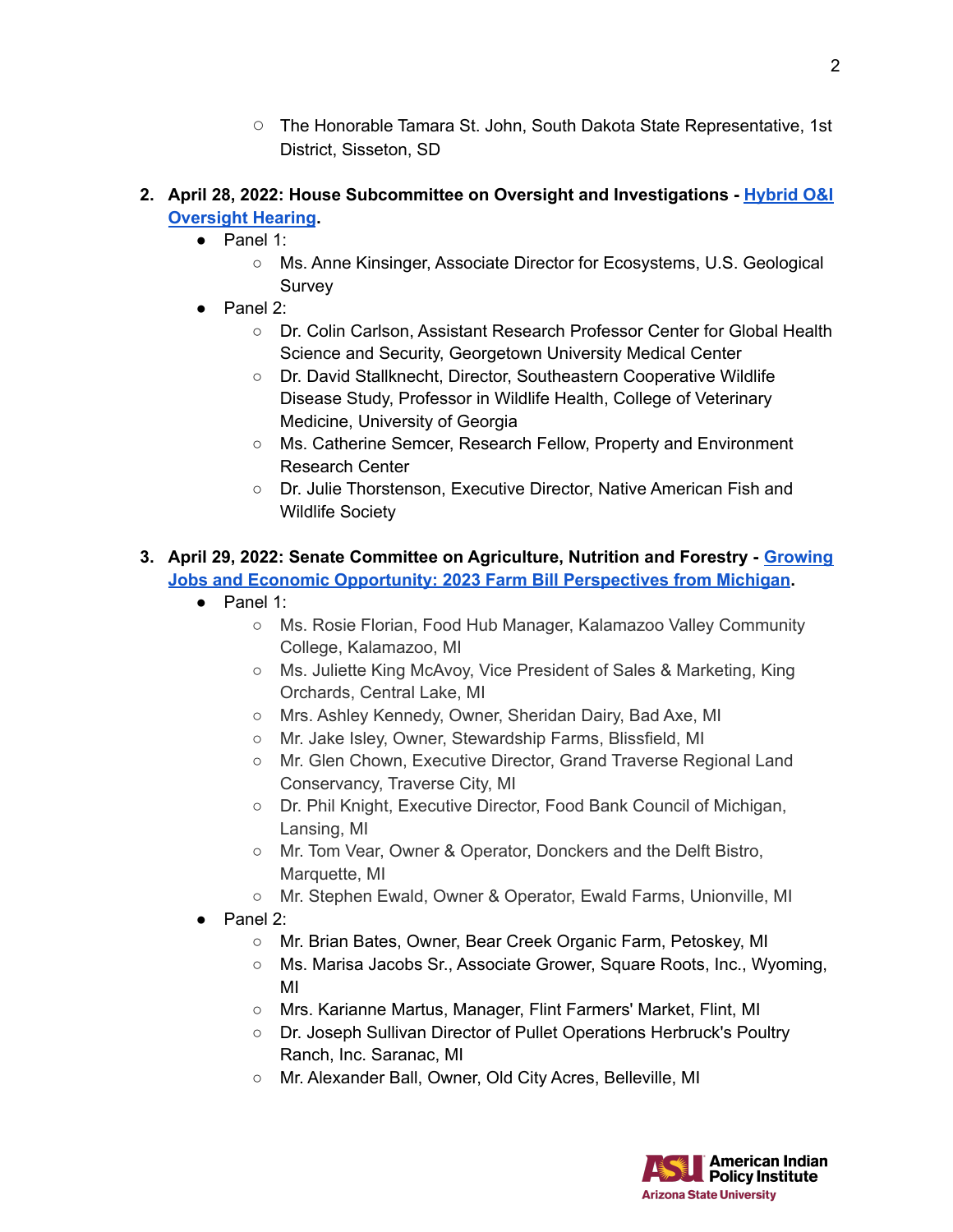- Mrs. Rachel Lyons, Tribal Manager, Bay Mills Indian Community, Brimley, MI
- Ms. Lisa Woodke, Sustainability Director, Star of the West Milling Co., Frankenmuth, MI
- Mrs. Allyson Maxwell, Co-Owner, Peter Maxwell Farms, Beaverton, MI
- **4. May 4, 2022: United States Committee on Indian Affairs - [Oversight:](https://www.indian.senate.gov/hearing/oversight-hearing-setting-new-foundations-implementing-infrastructure-investment-and-jobs) Setting New Foundations: Implementing the [Infrastructure](https://www.indian.senate.gov/hearing/oversight-hearing-setting-new-foundations-implementing-infrastructure-investment-and-jobs) Investment and Jobs Act for Native [Communities.](https://www.indian.senate.gov/hearing/oversight-hearing-setting-new-foundations-implementing-infrastructure-investment-and-jobs)**
	- $\bullet$  Panel 1:
		- Mr. Wizipan Garriott, Principal Deputy Assistant Secretary for Indian Affairs U.S. Department of the Interior, Washington, DC
		- Ms. Elizabeth Fowler, Acting Director, Indian Health Service U.S. Department of Health and Human Services, Washington, DC
			- Accompanied by RADM Mark Calkins, P.E., U.S. Public Health Service, Assistant Surgeon General, Director, Division of Sanitation Facilities Construction, Indian Health Service
		- Mr. Timothy Hess, Associate Administrator for Federal Lands, Federal Highway Administration U.S. Department of Transportation, Washington, DC
		- Mr. Adam Geisler, Division Chief, Tribal Connectivity and Nation to Nation Coordination, National Telecommunications and Information Administration U.S. Department of Commerce, Washington, DC
	- Panel 2:
		- The Honorable Mark Mitchell, Chairman All Pueblo Council of Governors, Albuquerque, NM
		- The Honorable Harold Frazier, Chairman Great Plains Tribal Chairman's Association, Eagle Butte, SD
		- Mr. Garret Yoshimi, Chief Information Officer & Vice President, Information Technology University of Hawaii, Honolulu, HI
		- Ms. Nicole Borromeo, Executive Vice-President & General Counsel Alaska Federation of Natives, Anchorage, AK

## **5. May 12, 2022: House Subcommittee for Indigenous Peoples of the United States - SCIP Hybrid [Legislative](https://naturalresources.house.gov/hearings/scip-hybrid-legislative-hearing_may-12-2022) Hearing.**

- Bill Considered:
	- H.R. [5444](https://www.congress.gov/bill/117th-congress/house-bill/5444?q=%7B%22search%22%3A%22hr5444%22%7D) A bill to establish the Truth and Healing Commission on Indian Boarding School Policies in the United States, and for other purposes. "Truth and Healing Commission on Indian Boarding School Policies Act."
- Panel:
	- James LaBelle, Sr., 1st Vice President and Boarding School Survivor National Native American Boarding School Healing Coalition, Anchorage, AK

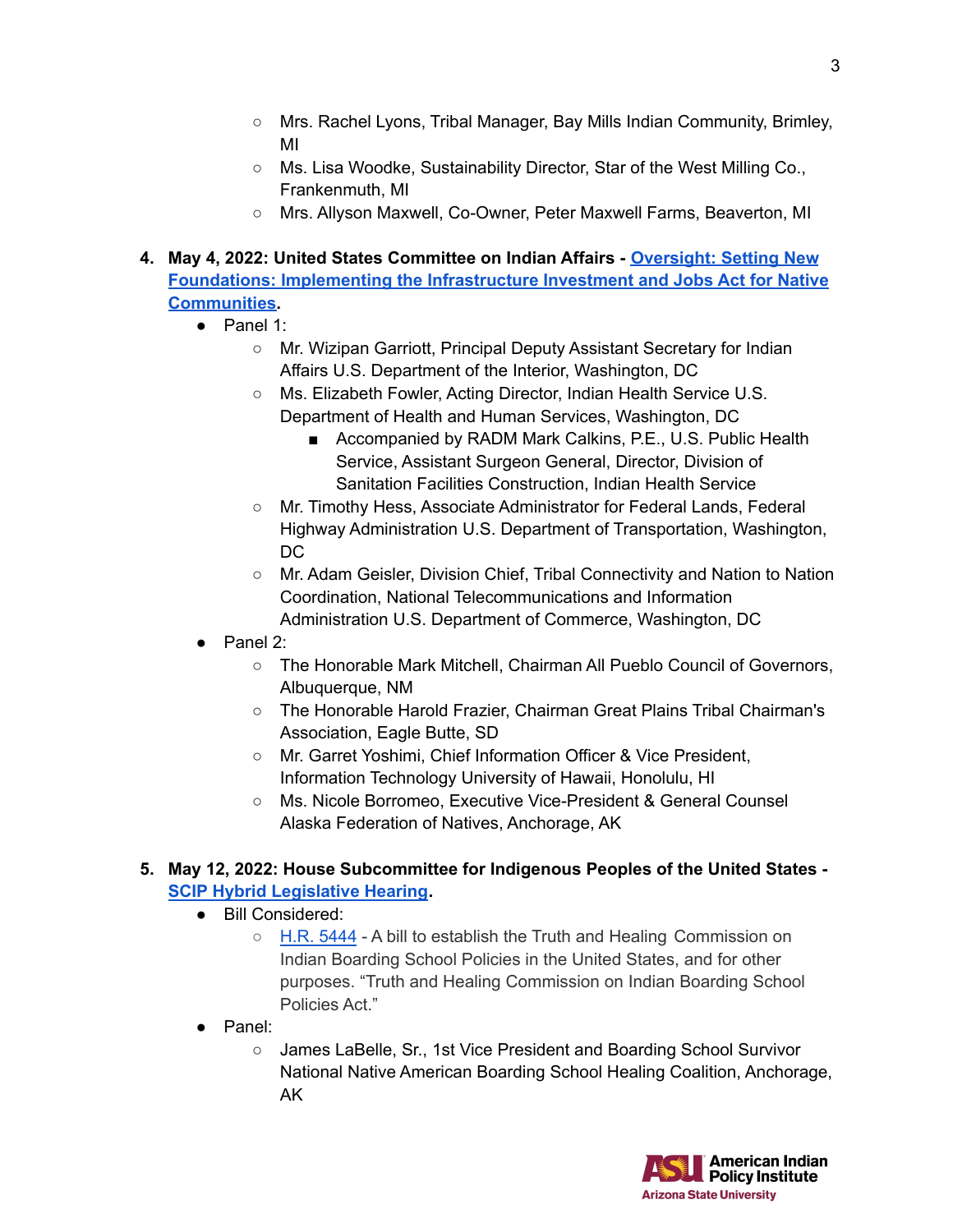- Matthew War Bonnet, Boarding School Survivor Rosebud Sioux Tribe, Snohomish, WA
- Dr. Ramona Charette Klein, Boarding School Survivor, Turtle Mountain Band of Chippewa Indians Medina, ND
- The Honorable Ben Barnes, Chief Shawnee Tribe, Miami, OK
- Deborah Parker, Chief Executive Officer, National Native American Boarding School Healing Coalition Minneapolis, MN
- Dr. Janine Pease, D. Ed., Founding President and Faculty Member, Little Big Horn, College Crow Agency, MT
- **6. May 13, 2022: House Subcommittee for Indigenous Peoples of the United States - Oversight: [Environmental](https://naturalresources.house.gov/hearings/environmental-justice-in-indigenous-communities) Justice in Indigenous Communities.**
	- Panel:
		- The Honorable Ira Taken Alive, Vice-Chairman, Standing Rock Sioux Tribe, Fort Yates, ND
		- The Honorable Melvin J. Baker, Chairman, Southern Ute Indian Tribe, Ignacio, CO
		- Mr. Herb Lee, Jr., President & CEO, Pacific American Foundation, Kaneohe, Hawaii
- **7. May 18, 2022: Senate Committee on Indian Affairs - [Business](https://www.indian.senate.gov/hearing/business-meeting-consider-s-3381-s-3773-s-3789-and-roundtable-discussion-public-safety) Meeting to consider S. 3381, S. 3773 & S. 3789 and [Roundtable](https://www.indian.senate.gov/hearing/business-meeting-consider-s-3381-s-3773-s-3789-and-roundtable-discussion-public-safety) discussion on "Public Safety in Native [Communities"](https://www.indian.senate.gov/hearing/business-meeting-consider-s-3381-s-3773-s-3789-and-roundtable-discussion-public-safety).**
	- Bills considered:
		- $\circ$  S. [3381](https://www.congress.gov/bill/117th-congress/senate-bill/3381) A bill to require the Bureau of Indian Affairs to process and complete all mortgage packages associated with residential and business mortgages on Indian land by certain deadlines, and for other purposes
		- $\circ$  S. [3773](https://www.congress.gov/bill/117th-congress/senate-bill/3773?q=%7B%22search%22%3A%5B%22S.+3773%22%2C%22S.%22%2C%223773%22%5D%7D&s=1&r=1) A bill to authorize leases of up to 99 years for land held in trust for the Confederated Tribes of the Chehalis Reservation
		- S. [3789](https://www.congress.gov/bill/117th-congress/senate-bill/3789?q=%7B%22search%22%3A%5B%22S.+3789%22%2C%22S.%22%2C%223789%22%5D%7D&s=2&r=1) A bill to amend the Native American Tourism and Improving Visitor Experience Act to authorize grants to Indian tribes, tribal organizations, and Native Hawaiian organizations, and for other purposes.
- **8. May 19, 2022: Senate Committee on Energy and Natural Resources - [Full](https://www.energy.senate.gov/hearings/2022/5/full-committee-hearing-to-examine-the-president-s-fy-2023-budget-request-for-the-department-of-the-interior) Committee Hearing to Examine the [President's](https://www.energy.senate.gov/hearings/2022/5/full-committee-hearing-to-examine-the-president-s-fy-2023-budget-request-for-the-department-of-the-interior) FY 2023 Budget Request for the [Department](https://www.energy.senate.gov/hearings/2022/5/full-committee-hearing-to-examine-the-president-s-fy-2023-budget-request-for-the-department-of-the-interior) of the Interior.**
	- Panel:
		- The Honorable Deb Haaland, Secretary, U.S. Department of the Interior
- **9. May 20, 2022: House Subcommittee for Indigenous Peoples of the United States - Hearing on [Tribal-Related](https://naturalresources.house.gov/hearings/hearing-on-tribal-related-legislation_-including-respect-act-and-stop-act) Legislation - Including RESPECT Act and Stop Act.**
	- Bills considered: